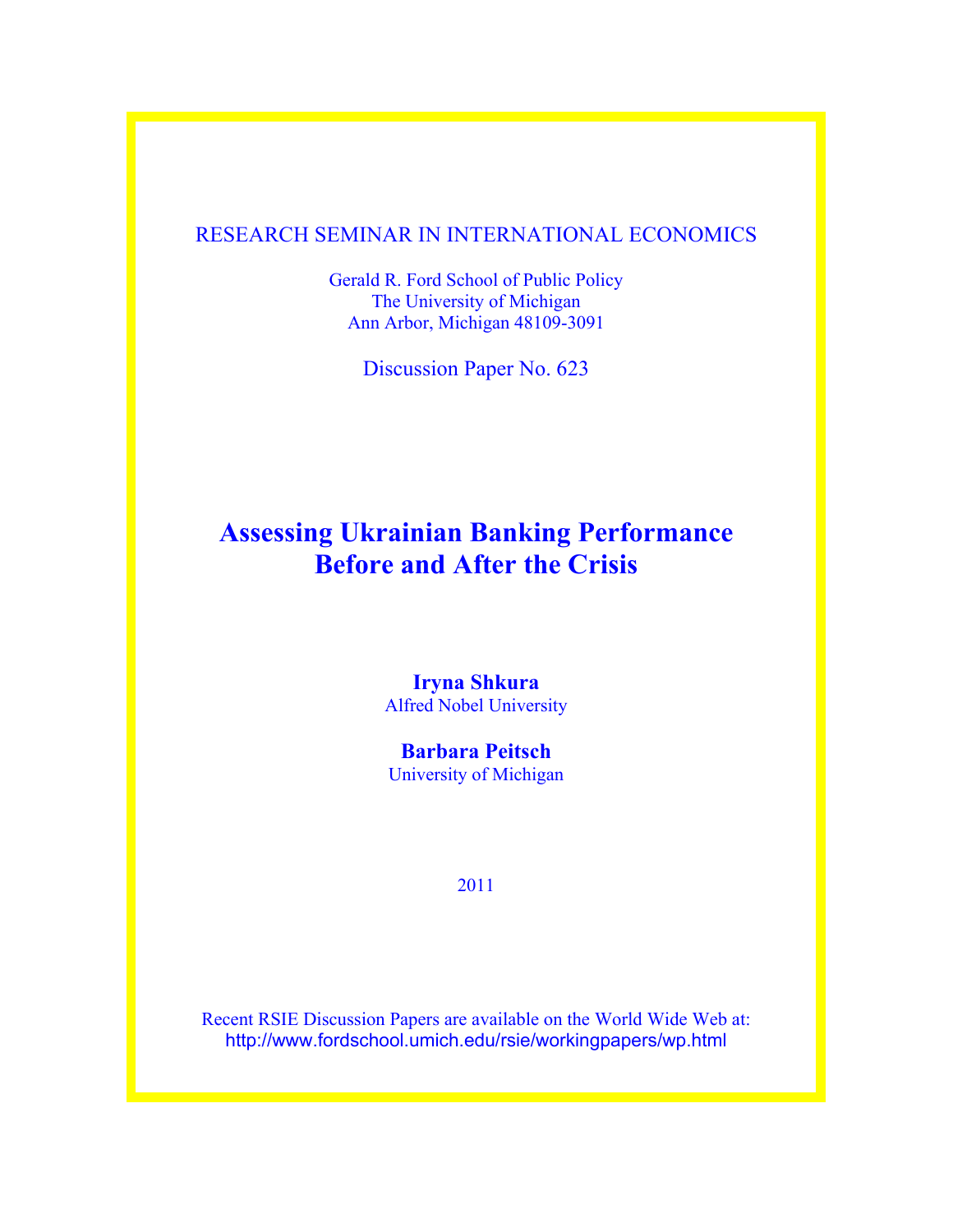# **ASSESSING UKRAINIAN BANKING PERFORMANCE BEFORE AND AFTER THE CRISIS**

*Iryna Shkura*<sup>1</sup> *, Barbara Peitsch*<sup>2</sup>

#### *Abstract*

*The main goal of this paper is to analyze the impact of the 2008 global financial crisis on the Ukrainian financial system, and on Ukrainian bank performance. Our analysis is based on key bank performance indicators from 2003-2011. Bank assets, liabilities and capital are analyzed, and changes in bank management are taken into consideration. Special attention is paid to changes in bank stock prices of two of the largest banks, following the crisis.* 

*Key words: performance, problem loans, debt provision, banking system, financial crisis, bank stock prices.* 

## **Introduction**

 $\overline{a}$ 

The strength and sustainability of a country's banking system is the basis for its economic development, especially in countries with bank-based financial systems. The performance of the banking system is always an area of interest and concern to government regulators and academic researchers. After the global financial crises in the 1990s and early 2000s, bank performance has received even more attention. The Ukrainian banking system had been characterized by rapid growth in terms of the number of banks, the number of loans extended to companies and households, and the performance of the banks until 2009. This sector was one of the most attractive for foreign investors and as a result, bank capitalization grew rapidly. New approaches to bank management were introduced in the strongest banks and the quality of banking services improved. Such large inflows of foreign capital brought some additional risks to the system, however.

The main goal of this paper is to analyze the changes in Ukrainian bank performance before, during and after the financial crisis of 2008, with special attention paid to changes in bank stock prices, rates of return, and risk. Ukrainian bank capital, assets, liabilities, and financial results will be analyzed in the overview of the Ukrainian banking system. A SWOTanalysis of foreign investment in Ukrainian banks will also be conducted. The final section of this paper will present our assessment of the impact of the 2008 global financial crisis on Ukrainian bank stock prices.

### **Overview of the Ukrainian banking system**

The Ukrainian financial system is similar to banking systems in the Euro-zone and Japan in that it is bank-based, as opposed to capital markets-based. Financial sector development, and therefore a financial system type in a country is often based on historical and economic development and on the financial sector development in neighboring countries. The main criteria for determining a country's type of financial system is the source of capital for the enterprises and other entities. In bank-based systems, bank loans are the primary

<sup>&</sup>lt;sup>1</sup> I. Shkura, Ph.D., Alfred Nobel University, Dniepropetrovsk, Ukraine, irashkura@gmail.com

<sup>&</sup>lt;sup>2</sup> B. Peitsch, M.A.,M.P.P., University of Michigan Dearborn, bpeitsch@umd.umich.edu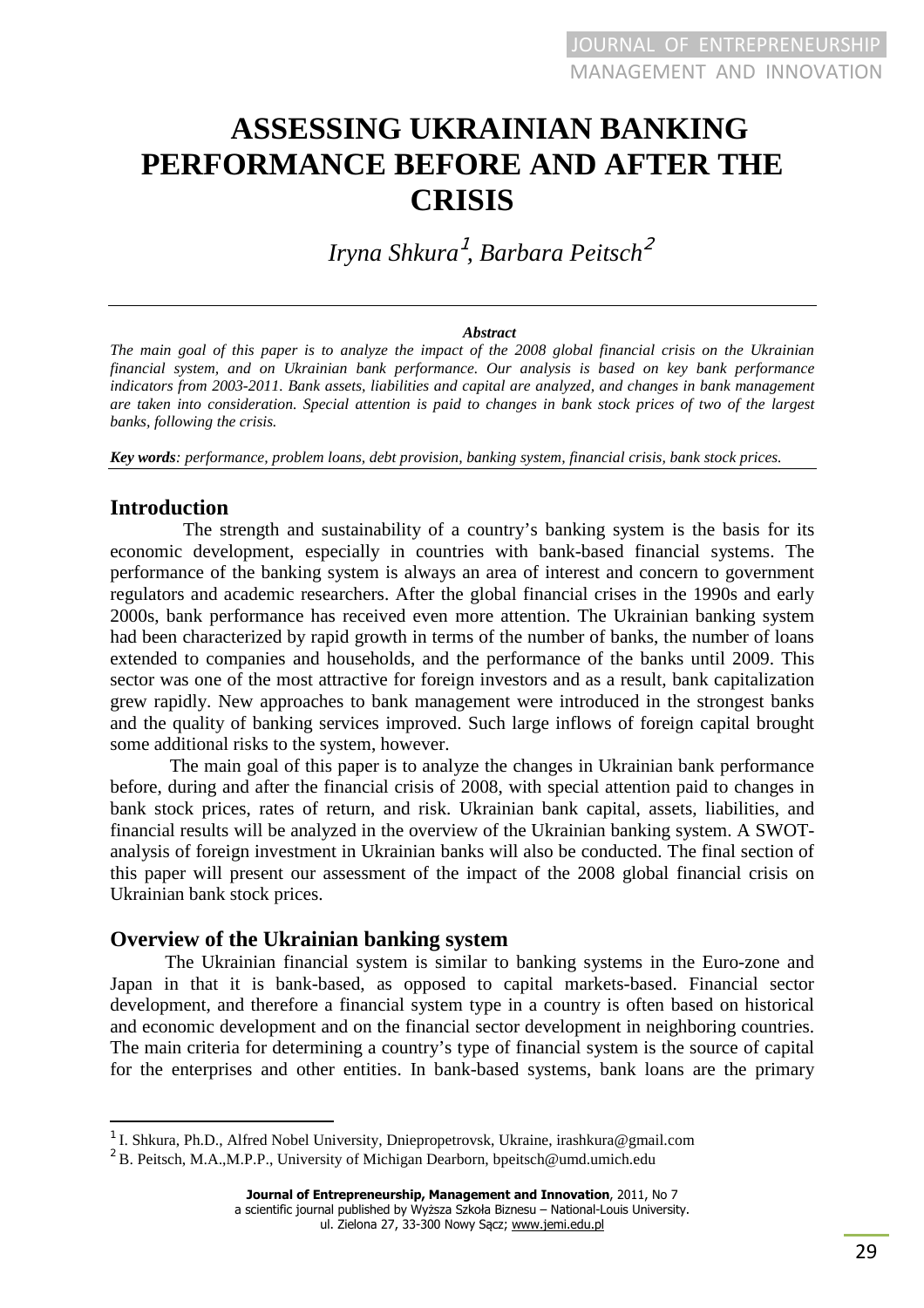source, while in capital markets-based systems, capital from bond issues and/or equity investments are the main source.

Economic research on the Ukrainian banking system does not classify it consistently. Moreover, the process of globalization has caused the convergence of financial systems [Hölzl, 2003, Masciandaro, 2009, Reinhard, 2001]. In the Ukrainian financial system, the banking sector developed before capital markets, the volume of banking sector assets exceeds non-banking assets by nearly ten times (see Table 1). Loans issued by banks are 80 times more than corporate bonds issued (in the year 2010).

| Tabit 1. UKTannan miantiai sysitin asstis, 2009-2010            |                        |                        |        |        |         |        |         |        |  |  |
|-----------------------------------------------------------------|------------------------|------------------------|--------|--------|---------|--------|---------|--------|--|--|
| <b>Banks</b>                                                    | 2003                   | 2004                   | 2005   | 2006   | 2007    | 2008   | 2009    | 2010   |  |  |
| Bank assets<br>share of GDP.<br>$\%$                            | 30.01%                 | 39.48%                 | 41.00% | 50.52% | 65.67%  | 92.14% | 109.66% | 99.59% |  |  |
| Non-banking financial institutions                              |                        |                        |        |        |         |        |         |        |  |  |
| Mutual fund<br>assets share of<br>GDP, %                        | N <sub>o</sub><br>data | 0.56%                  | 1.56%  | 3.15%  | 5.66%   | 6.67%  | 9.04%   | 9.88%  |  |  |
| Non-<br>government<br>pension fund<br>assets share of<br>GDP, % | No<br>data             | N <sub>0</sub><br>data | 0.01%  | 0.03%  | 0.04%   | 6.67%  | 0.09%   | 0.10%  |  |  |
| Insurance<br>company<br>Assets share in<br>GDP, %               | 3.38%                  | 5.08%                  | 2.80%  | 3.21%  | No data | 4.42%  | 4.60%   | 4.13%  |  |  |

**Table 1. Ukrainian financial system assets, 2003-2010\*** 

Source: Own calculation based on the reports of State Commission of Financial Services Market Regulation, Ukrainian Investment Business Association, and State Statistics Comity of Ukraine

This situation is similar to the Japan where "prior the financial liberalization alternatives to bank finance were very limited. As equity and bond finance were restricted, most firms had to rely heavily on bank loans" (D. Weinstein, Y. Yafeh, 1998, p.635).

 The development of the Ukrainian banking system commenced in March, 1991, after the adoption of the Law on the National Bank of Ukraine and the Law on Banks and Banking by the Ukrainian Parliament. Ukraine introduced a two-tiered banking system at that time, consisting of the National Bank of Ukraine and commercial banks of various types and forms of ownership including the state-owned Export-Import Bank and a specialized savings bank.

 The National Bank of Ukraine serves as the country's central bank and is responsible for monetary policy and for ensuring the stability of the national currency, the Hryvnia. Commercial banks are formed primarily as joint-stock companies. Foreign ownership of Ukrainian banks is permitted. Some commercial banks are privately held, while others are publicly traded. The range of commercial banking activity includes deposit taking, lending, investing in securities, providing service products, foreign exchange operations and other services to natural persons and legal bodies.

Banks operate in accordance with the Constitution of Ukraine, the Laws of Ukraine "On the National Bank of Ukraine", "On Banks and Banking", Ukrainian legislation on jointstock companies and other economic entities, as well as with the normative regulations of the National Bank of Ukraine and their Statutes.

As of January 2011, 176 banks have banking licenses. The number of banks with foreign participation is presented in Table 2 [Main…,2011].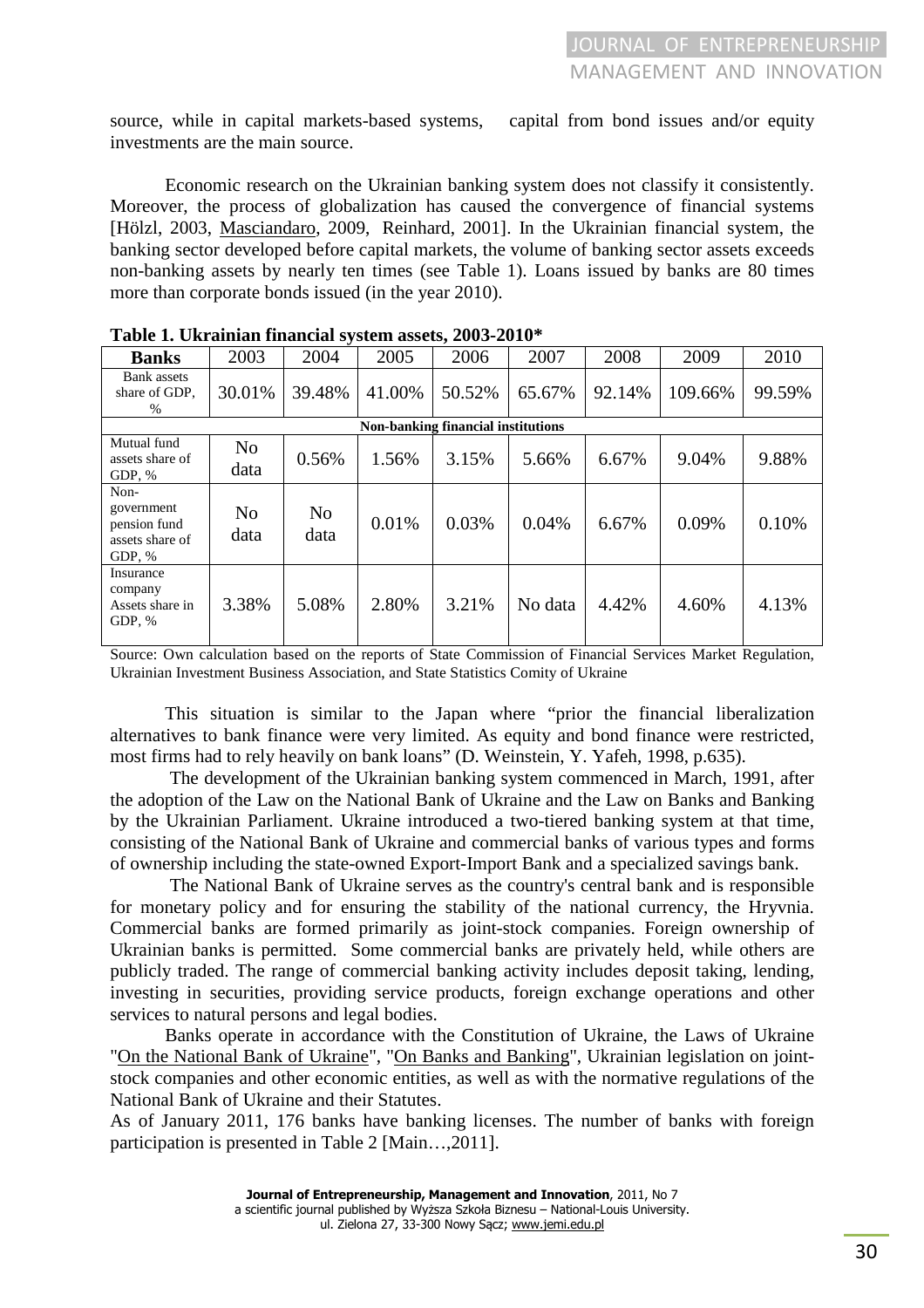|                                                     | $[01.01.]01.01.]01.01.]01.01.]01.01.]01.01.]$<br>2003 | 2004        | 2005 | 2006 | 2007              | 2008 | 01.01.<br>2009 | 01.01.<br>2010 | 01.01.<br>2011 | 01.09.<br>2011 |
|-----------------------------------------------------|-------------------------------------------------------|-------------|------|------|-------------------|------|----------------|----------------|----------------|----------------|
| <b>Number of banks</b>                              | 157                                                   | 158         | 160  | 165  | 170               | 175  | 184            | 182            | 176            | 176            |
| Banks with foreign<br>capital                       | 20                                                    | 19          | 19   | 23   | 35                | 47   | 53             | 51             | 55             | 56             |
| Banks with 100% of<br>foreign capital               | 7                                                     | 7           | 7    | 9    | 13                | 17   | 17             | 18             | 20             | 21             |
| Share of foreign<br>capital in statutory<br>fund, % |                                                       | 13.70 11.03 | 9.60 |      | 19.50 27.60 35.00 |      | 36.7           | 35.8           | 40.6           | 37.8           |

|  |  |  | Table 2. Number of banks and banks with foreign participation, 2003-2011 |
|--|--|--|--------------------------------------------------------------------------|
|--|--|--|--------------------------------------------------------------------------|

Source: http//bank.gov.ua

In spite of the economic contraction in Ukraine since September 2008, the main indicators of banking activity had been improving in 2003-2008. For example, bank equity grew by 71.4%, liabilities by 52.3%, and assets by 57.2%, Profits increased by 7.3 billion UAH. However, in the  $1<sup>st</sup>$  quarter of 2009, the banking sector began to decline. Profitability shrank for the first time in more than a decade.

#### **Analyses of Ukrainian bank assets**

The period of analysis is characterized by an increase in net assets by 16 times (see table 3).

Increasing credit volumes in 2003-2008 confirm that the economy has become more market oriented. Banking credits to enterprises create the financial basis for the GDP growth this period. Individual credit, or credit to private households, exploded from 2003 to 2008, growing from 7% of total credit at the beginning of 2003 to almost 34% by the end of 2008. During the same period, the share of credit to enterprises declined from 81.7% to 59.6%. The quality of banks' credit portfolios improved markedly in the period 2003-2008, as the share of long-term loans expanded 47.5 times in the last six years. The share of long-term loans in bank portfolios was 64.1% at the beginning of 2009, compared to 22.9% at the beginning of 2003. The structure of long- term loans by borrower provides more evidence of liberal lending policies towards individuals – in 2003 only 10% of long- term loans were issued to individuals, while at the beginning of 2009, 47.6% were issued to private individuals. It should be noted that this trend is due primarily to the introduction of mortgage lending, which grew rapidly once people were allowed to own private property.

There were also positive changes in the quality of bank management in terms of credit policy, as evidenced by the sharp decline of problem credits, or bad loans, from 4.5% in 2003, to just 1.3% at the end of 2008. It should be noted, however, that the financial crisis of 2008 led to a 6% decrease in credit volume in 2009.

Bank credit policy appears to have changed after the crisis. The share of credit to enterprises as a percentage of the total loan portfolio expanded to 2007 levels. The most characteristic feature of crisis is that non-performing loans as a percentage of total loan portfolios exploded from 1.31% at the beginning of 2008 to 11.24% by the end of 2010. As a result, reserves for active bank operations grew 2.4-2.5 times in 2009-2010 before slowing down. The fact that reserves grew more quickly than credit issued confirms that there were problems with credit quality. Further evidence that credit policy changed after the crisis is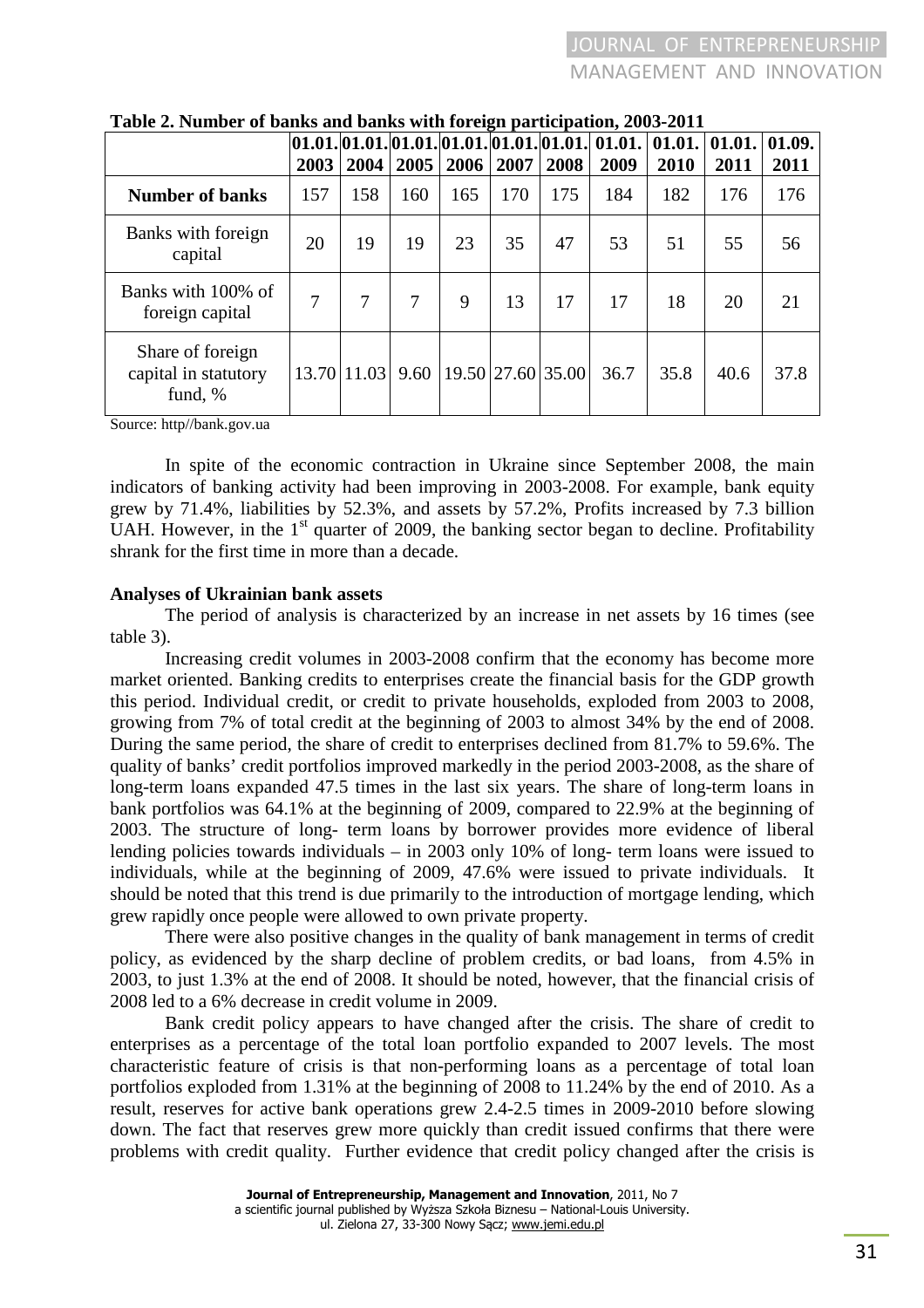that bank lending to enterprises outpaced loans to individuals. Long-term loans were only available to enterprises after the crisis. The interesting fact is that the volume of long-term loans peaked in 2008 before dropping off dramatically.

|     | N <u>∘</u> Indicators                                                     | 01.01.<br>2003 | 01.01.<br>2004 | 01.01.<br>2005 | 01.01.<br>2006 | 01.01.<br>2007 | 01.01.<br>2008 | 01.01.<br>2009 | 01.01.<br>2010 | 01.01.<br>2011 | 01.09.<br>2011          |
|-----|---------------------------------------------------------------------------|----------------|----------------|----------------|----------------|----------------|----------------|----------------|----------------|----------------|-------------------------|
| 1.  | Assets, m UAH                                                             | 67774          | 105539         | 141497         | 223024         | 353086         | 619004         | 973332         |                |                | 1001626 1090248 1189832 |
|     | Net assets, m<br>UAH                                                      | 63896          | 100234         | 134348         | 213878         | 340179         | 599396         | 926086         | 880302         | 942088         | 1026073                 |
| 2.  | <b>Credit issued</b>                                                      | 46736          | 73442          | 97197          | 156385         | 269688         | 485507         | 792384         | 747348         | 755030         | 807830                  |
| 2.1 | including credit<br>issued to<br>enterprises, m<br>UAH.                   | 38189          | 57957          | 72875          | 109020         | 167661         | 276184         | 472584         | 474991         | 508288         | 564720                  |
|     | share in total<br>volume, %                                               | 81.71          | 78.92          | 74.98          | 69.71          | 62.17          | 56.89          | 59.64          | 63.56          | 67.32          | 69.91                   |
| 2.2 | <b>Credit issued to</b><br>individuals, m<br>UAH                          | 3255           | 8879           | 14599          | 33156          | 77755          | 153633         | 268857         | 222538         | 186540         | 182595                  |
|     | share in total<br>volume,%                                                | 6.96           | 12.09          | 15.02          | 21.20          | 28.83          | 31.64          | 33.93          | 29.78          | 24.71          | 22.60                   |
| 3.  | Long-term<br>credits, m UAH                                               | 10690          | 28136          | 45531          | 86227          | 157224         | 291963         | 507715         | 441778         | 420061         | 439896                  |
|     | share in total<br>volume,%                                                | 22.87          | 38.31          | 46.84          | 55.14          | 58.30          | 60.14          | 64.07          | 59.11          | 55.64          | 54.45                   |
| 3.1 | including: long-<br>term credits to<br>enterprises, m<br><b>UAH</b>       | 9698           | 23239          | 34693          | 58528          | 90576          | 156355         | 266204         | 244412         | 262199         | 298027                  |
|     | share in total<br>volume of long-<br>term assets,%                        | 90.72          | 82.60          | 76.20          | 67.88          | 57.61          | 53.55          | 52.43          | 55.32          | 62.42          | 67.75                   |
| 4.  | Problem credits<br>(overdue and<br>doubtful), m<br>UAH                    | 2113           | 2500           | 3145           | 3379           | 4456           | 6357           | 18015          | 69935          | 84851          | 83147                   |
|     | share in total<br>volume,%                                                | 4.52           | 3.40           | 3.24           | 2.16           | 1.65           | 1.31           | 2.27           | 9.36           | 11.24          | 10.29                   |
| 5.  | Investments in<br>securities, m<br><b>UAH</b>                             | 4402           | 6534           | 8157           | 14338          | 14466          | 28693          | 40610          | 39335          | 83559          | 92011                   |
| 6.  | <b>Reserves</b><br>(Provision) for<br>active bank<br>operations, m<br>UAH | 3905           | 5355           | 7250           | 9370           | 13289          | 20188          | 48409          | 122433         | 148839         | 164424                  |
|     | including: debt<br>provision, m<br>UAH                                    | 3575           | 4631           | 6367           | 8328           | 12246          | 18477          | 44502          | 99238          | 112965         | 122916                  |

**Table 3. Assets of Ukrainian commercial banks, 2003-2011** 

Source: Own calculation based on www.bank.gov.ua (15.10.2011)

ul. Zielona 27, 33-300 Nowy Sącz; www.jemi.edu.pl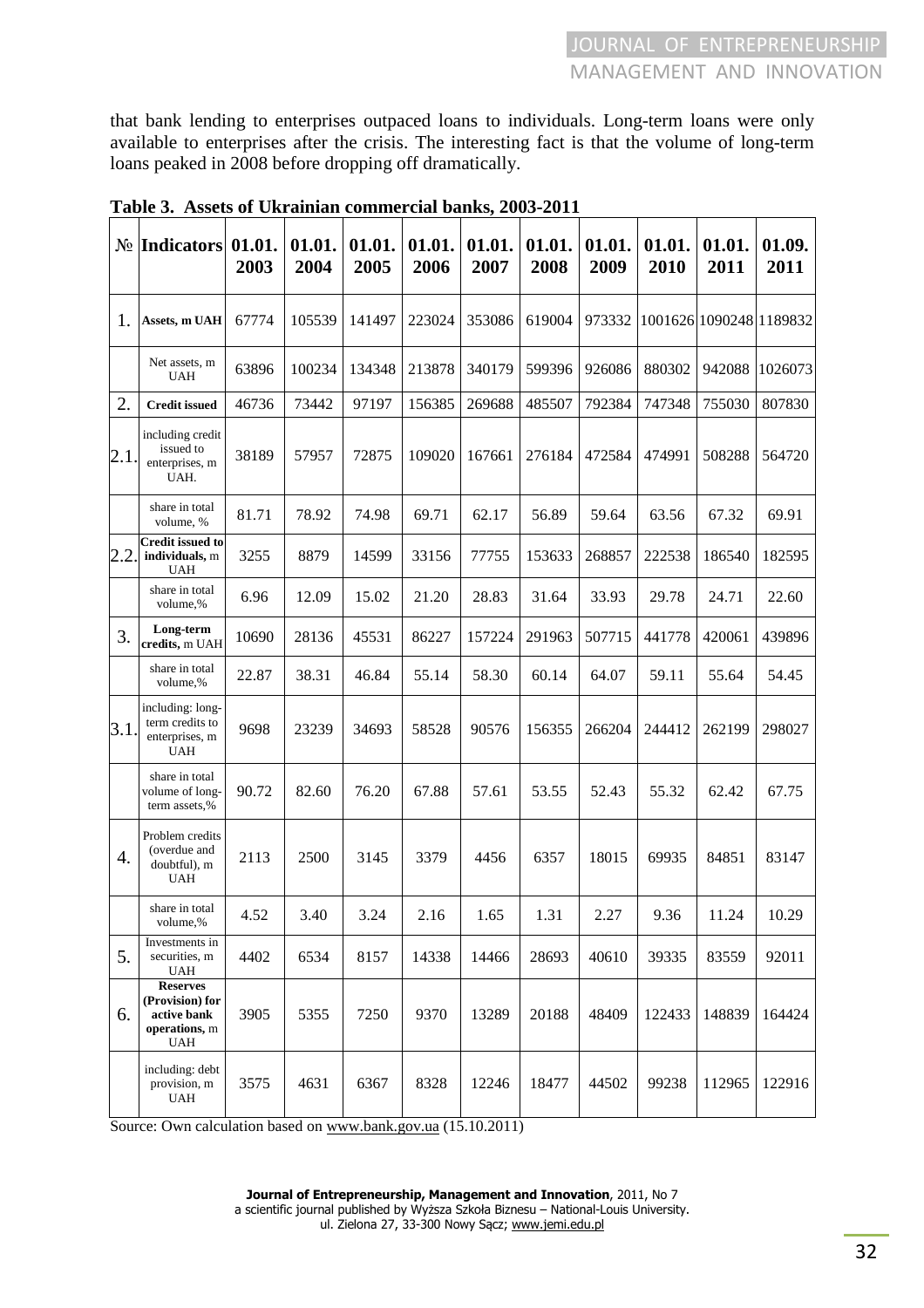#### **Analyses of commercial bank liabilities**

From the 2003 until 2009, the stability of the banking system improved. This is reflected in the growth of bank capitalization and the increase in individual and enterprise deposits in banks. The sources of bank capital are included in Table 4.

| $N_2$ | <b>Indicators</b>                                         | 01.01.    | 01.01. | 01.01. | 01.01. | 01.01. | 01.01. | 01.01. | 01.01. | 01.01. | 01.09.  |
|-------|-----------------------------------------------------------|-----------|--------|--------|--------|--------|--------|--------|--------|--------|---------|
|       |                                                           | 2003      | 2004   | 2005   | 2006   | 2007   | 2008   | 2009   | 2010   | 2011   | 2011    |
| 1.    | Liabilities &<br>equity                                   | 63896     | 100234 | 134348 | 213878 | 340179 | 599396 | 926086 | 880302 | 942088 | 1026073 |
| 2.    | <b>Equity</b>                                             | 9983      | 12882  | 18421  | 25451  | 42566  | 69578  | 119263 | 115175 | 137725 | 149136  |
|       | Including: paid-in<br>statutory fund                      | 6003      | 8116   | 11648  | 16144  | 26266  | 42873  | 82454  | 119189 | 145857 | 163838  |
|       | share of capital in<br>liabilities &<br>equity, %         | 15.60     | 12.90  | 13.70  | 11.90  | 12.50  | 11.60  | 12.9   | 13.1%  | 14.6%  | 14.5%   |
| 3.    | <b>Bank liabilities</b>                                   | 53<br>913 | 87352  | 115927 | 188427 | 297613 | 529818 | 806823 | 765127 | 804363 | 876937  |
| 3.1.  | including: capital<br>of enterprises                      | 19<br>703 | 27987  | 40128  | 61214  | 76898  | 111995 | 143928 | 115204 | 144038 | 169144  |
|       | share in total<br>volume of<br>liabilities &<br>equity,%  | 36.55     | 32.04  | 34.61  | 32.49  | 25.84  | 21.14  | 17.8   | 13.1%  | 15.3%  | 16.5%   |
|       | including: fixed-<br>term deposits of<br>enterprises      | 6161      | 10391  | 15377  | 26807  | 37675  | 54189  | 73352  | 50511  | 55276  | 62816   |
|       | part in total<br>capital of<br>enterprises, %             | 31.27     | 37.13  | 38.32  | 43.79  | 48.99  | 48.39  | 50.7   | 43.8%  | 38.4%  | 37.1%   |
| 3.2   | capital of<br>individuals                                 | 19092     | 32113  | 41207  | 72542  | 106078 | 163482 | 213219 | 210006 | 270733 | 303045  |
|       | share in total<br>volume of<br>liabilities &<br>equity, % | 35.41     | 36.76  | 35.55  | 38.50  | 35.64  | 30.86  | 26.43  | 23.9%  | 28.7%  | 29.5%   |
|       | Including: fixed-<br>term deposits of<br>individuals      | 14128     | 24861  | 33204  | 55257  | 81850  | 125625 | 175142 | 155201 | 206630 | 227067  |
|       | part in total<br>capital of<br>individuals, %             | 74.00     | 77.42  | 80.58  | 76.17  | 77.16  | 76.84  | 82.14  | 73.9%  | 76.3%  | 74.9%   |

**Table 4. Liabilities & equity of the Ukrainian commercial banks, 2003-2008, million UAH** 

Source: Own calculation based on www.bank.gov.ua (15.10.2011)

During the period 2003-2008, bank equity had a growth rate of 1194.7%, liabilities increased roughly 15 times, and the growth rate of individual deposits exceeded the growth rate of enterprise deposits (1116% compared with 730%) over the six year period. The analyses of bank liabilities suggests a high level of public trust in the banking system at the beginning of 2009 – 82.14% of all individual capital was fixed term.

In the  $1<sup>st</sup>$  quarter of 2009, bank capitalization grew by 7%, but market participation and capital invested by individuals fell by 13.5% and 9.1% respectively, in spite of strong regulatory measures introduced by the National Bank of Ukraine. During the following period (2009- 3d quarter 2011) the banking system was recapitalized in order to resist the financial crisis: the growth rate of the paid-in statutory fund was as high as 144% in 2009 before dropping off [Shulik, V. Ukrainian…,2009]. It should be noted that subordinated debt became a key tool used by some foreign banks to increase capitalization. It was also used as a source of long-term capital. The amount of subordinated debt reached 30.92 billion UAH (4% of all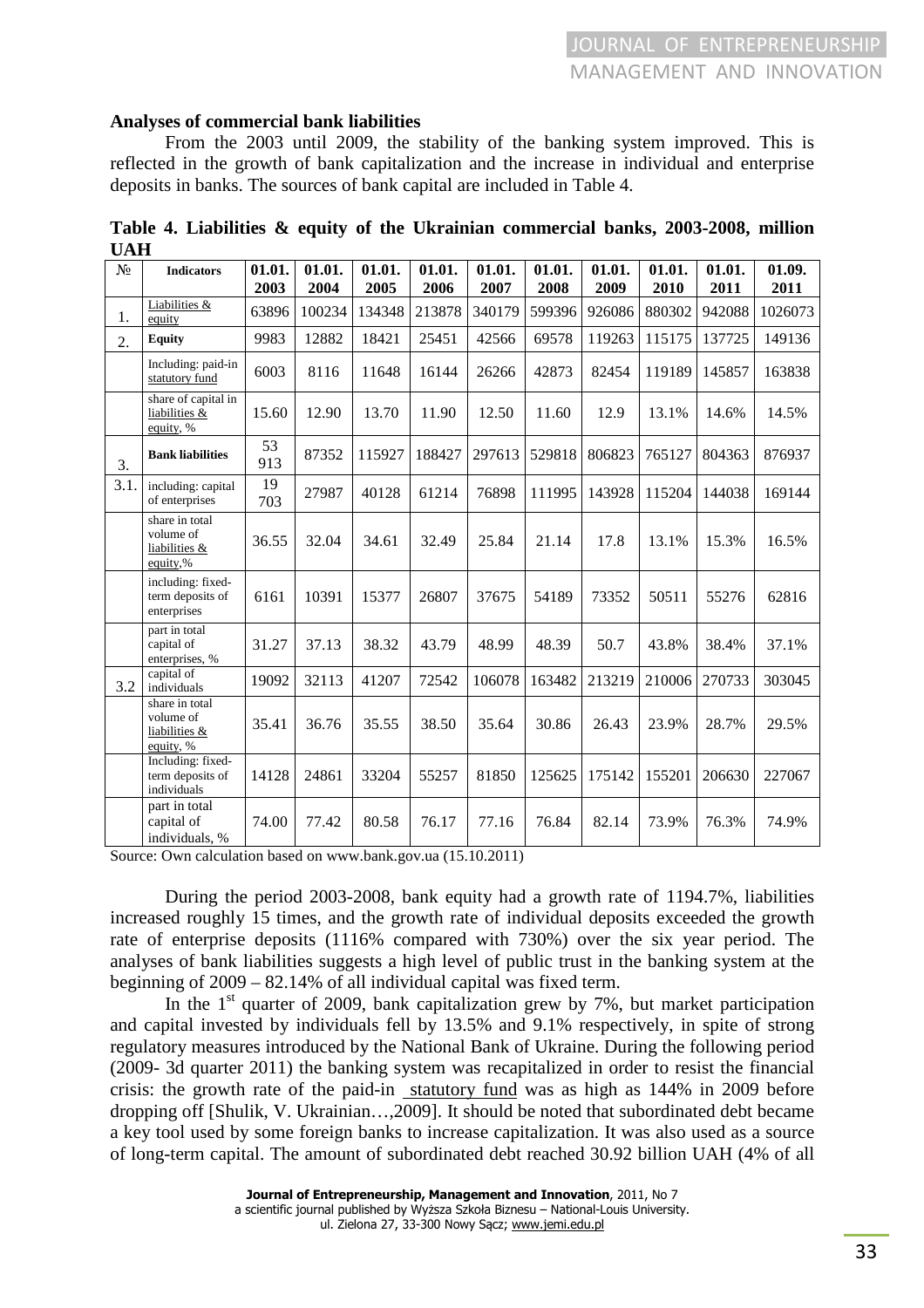banking system liabilities) in 2010. Such large amounts allow banks to hedge country and currency risk. Liabilities fell in 2009 by 6% and then almost reached the level of 2008 in 2010. In the  $3<sup>rd</sup>$  quarter of 2011 liabilities were the highest of the analyzed period.

According to the structure of the deposit portfolio, the share of capital of individuals exceeds share of enterprise capital in total volume of liabilities and equity from 2004 to the present time. However fixed term deposits, which are more desired by banks because they are a more stable source of funding, decreased from 2009, and only the data from the  $3<sup>rd</sup>$  quartet of 2011 suggests that long-term loans funded by fixed term deposits are beginning to grow again.

#### **Financial results of the banking system**

One of the most important measures of bank health is profitability and improved effectiveness of money lent [Caruntu, 2008, p.2]. Table 5 provides key financial results of commercial banks from 2003-2011.

| $N_2$ | Indicator                                          | 01.01.<br>2003 | 01.01.<br>2004 | 01.01.<br>2005 | 01.01.<br>2006 | 01.01.<br>2007 | 01.01.<br>2008 | 01.01.<br>2009 | 01.01.<br>2010 | 01.01.<br>2011 | 01.09.<br>2011 |
|-------|----------------------------------------------------|----------------|----------------|----------------|----------------|----------------|----------------|----------------|----------------|----------------|----------------|
| 1.    | Incomes, million<br>UAH.                           | 10470          | 13949          | 20072          | 27537          | 41645          | 68185          | 122580         | 142995         | 136848         | 91842          |
| 2.    | Expenditures,<br>million UAH                       | 9785           | 13122          | 18809          | 25367          | 37501          | 61565          | 115276         | 181445         | 149875         | 96395          |
| 3.    | <b>Financial</b><br>results, million<br><b>UAH</b> | 685            | 827            | 1263           | 2170           | 4144           | 6620           | 7304           | $-38450$       | $-13027$       | $-4553$        |
| 4.    | Return on<br>average assets<br>(ROA), %            | 1.27           | 1.04           | 1.07           | 1.31           | 1.61           | 1.50           | 1.03           | $-4.38$        | $-1.45$        | $-0.69$        |
| 5.    | Return on<br>average equity<br>(ROE), %            | 7.97           | 7.61           | 8.43           | 10.39          | 13.52          | 12.67          | 8.51           | $-32.52$       | $-10.19$       | $-4.79$        |
| 6.    | Net interest<br>margin, %                          | 6.00           | 5.78           | 4.90           | 4.90           | 5.30           | 5.03           | 5.30           | 6.21           | 5.79           | 5.36           |
| 7.    | Net spread, %                                      | 7.20           | 6.97           | 5.72           | 5.78           | 5.76           | 5.31           | 5.18           | 5.29           | 4.84           | 4.57           |
| 8     | Leverage<br>multiplier, MC<br>(ROE/ROA)            | 6.28           | 7.32           | 7.88           | 7.93           | 8.40           | 8.45           | 8.26           | 7.42           | 7.03           | 6.94           |
| 9     | The profit rate,%                                  | 6.54           | 5.93           | 6.29           | 7.88           | 9.95           | 9.71           | 5.96           | $-26.89$       | $-9.52$        | $-4.96$        |
| 10    | The margin of<br>assets<br>utilization,%           | 15.45          | 13.22          | 14.19          | 12.35          | 11.79          | 11.02          | 12.59          | 14.28          | 12.55          | 7.72           |

**Table 5. Financial results of commercial banks, 2003-2011** 

Source: Own calculation based on www.bank.gov.ua (15.10.2011)

 These results clearly indicate strong growth in profitability with some volatility in 2003-2008. It should be noted, however, that from the beginning of 2009 started a decline in profitability and in the case of some banks, even losses. Maximum total losses of the banking system were 38.45 billion UAH in 2009. According to bank top management and overviews of credit agency "Credit Rating", this was due to additional debt provisions, which are recorded as bank expenses. So this is "losses on paper", but not yet in fact. Because net operational income exceeds total administrative expenditures in 2.2 times [Shulik, V. Ukrainian…, 2010].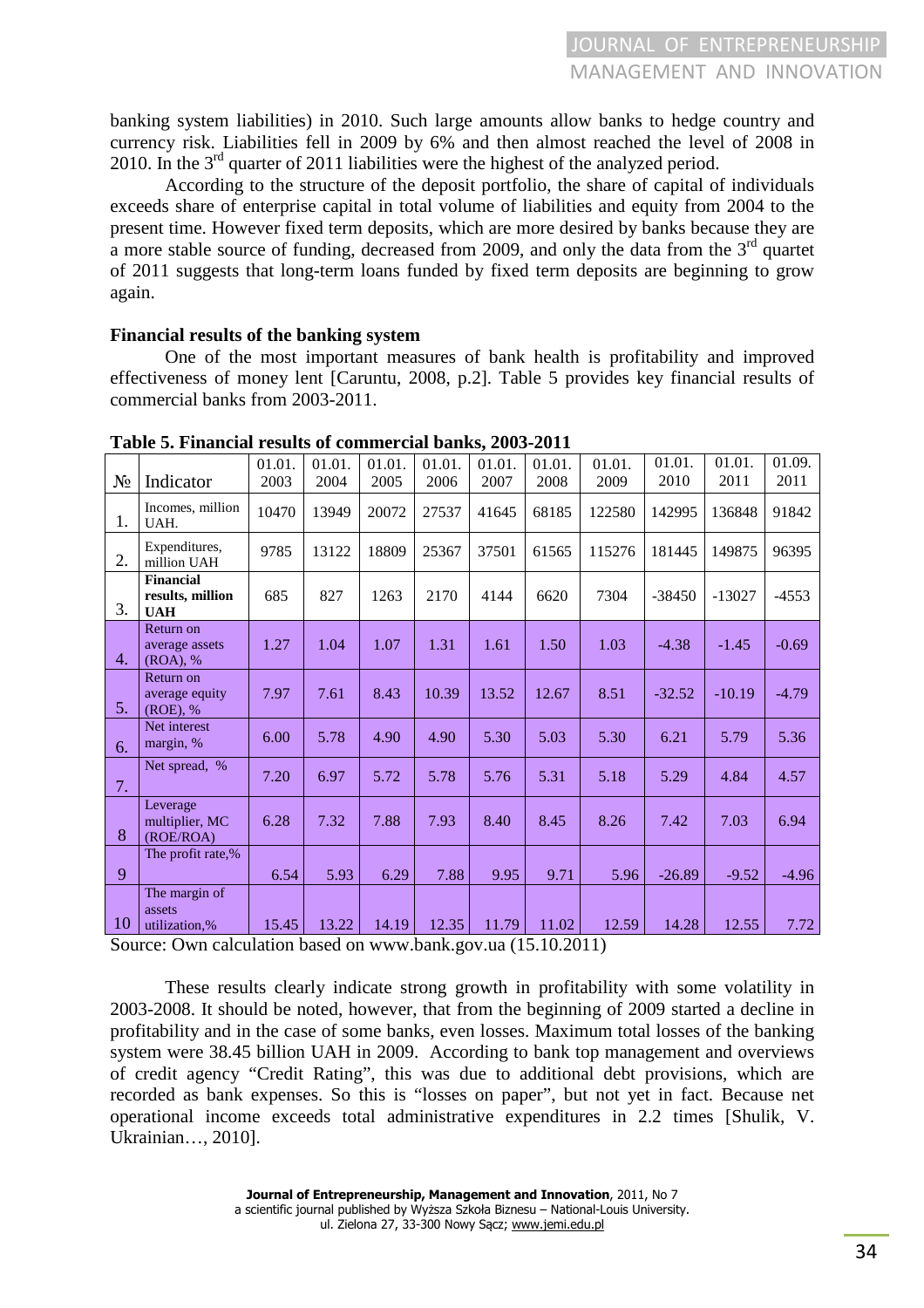The government regulation of the problems which banks had was conducted through the implementation of temporary administration, purchase of the commercial banks' stocks by government (on the sum of nearly 25.8 billion UAH) and refinancing credits to the banks (more than 120 billion UAH). However, the effectiveness of the last two measures is not satisfactory. To the beginning of 2010 commercial banks debt to the National Bank was 86.3 bill UAH with the opportunity of extension and refinancing to support liquidity. Some Commercial banks (Ukrgazbank, Rodovid Bank, Bank "Kyiv") purchased by the government now should be sold, but the way of their selling is a debatable issue because of their unattractiveness for the investors' due to great amount of losses (904.7 billion UAH as a result of 6 months of 2011) [The alternatives...,2011].

Bank performance and the perceived health of the banking system have great influence on the investment activity of enterprises. The greater availability of credit provided more investment opportunities for market participants, which resulted in the enlargement of the loan portfolios of banks - long-term credits increased to 64% of the total portfolios, on average. It should also be noted that the stability of the banking system improved for the 2003-2008 period (see Table 6). And the opposite effect also takes place: since 2009 in conditions of the restriction monetary policy and interrupting or reducing of issued credits market participants suffer from the deficit of investment resources.

Thus, the first impact of the financial crisis on the banking system began from the  $3<sup>rd</sup>$ quarter of 2008. Due to the deficit of liquidity and the National Bank disciplining requirements, a lot of banks were limited in increasing their credit portfolios, as a result reducing profitability and changing in the development plans of some banks.

#### **Foreign capital in the Ukrainian banking system**

During the period analyzed, growing Ukrainian bank resources were provided by both internal (individuals, enterprises) and external (foreign capital) sources. One distinctive feature of the Ukrainian banking system is undoubtedly the high level of foreign investment in the sector – the share of foreign capital in the statutory funds of banks was 40.6% on 01.01.2011, compared to only 13.7% on 01.01.2003 (see Table 2). Currently, foreign investment in Ukrainian banks comes from 26 countries. The largest portion comes from Russia (24.5%), Cyprus and France (11.1% each), Sweden (10.4%), Austria (10.0%), Germany (8.0%), and the Netherlands (5.9%).

This tendency to invest in the banking systems of Central and Eastern Europe has been visible since the end of the 1980s. Foreign investors have different reasons for investing in developing markets. The main motivations for them to invest in the Ukrainian financial system were the following: 1) the low level of banking products available on the market, and the low level of bank capital concentration; and, 2) the limited amount of foreign capital invested in Ukraine compared with the other CEE countries. Certainly, this investment has influenced the Ukrainian financial sector. The results of a SWOT analysis on the reasons behind, and the impact of foreign capital flowing into the Ukrainian banking system are presented in Figure 1.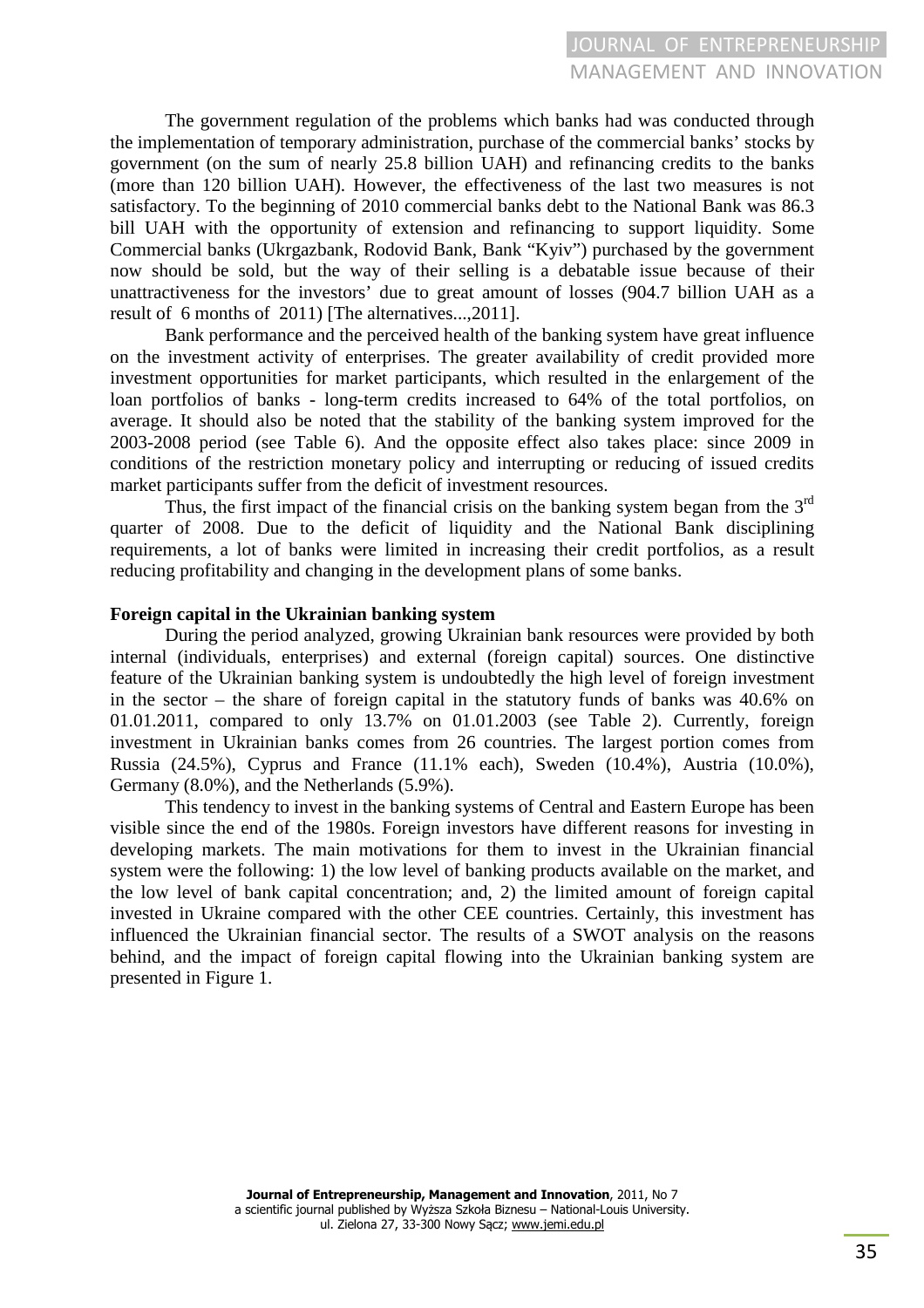| S - perspectives of Ukrainian banking                                                                              | W - weak sides of financial system in                                                       |
|--------------------------------------------------------------------------------------------------------------------|---------------------------------------------------------------------------------------------|
| sector (advantages for foreign investors)                                                                          | <b>Ukraine</b>                                                                              |
| Limited availability of banking products                                                                           | Lack of financial recourses with growing<br>needs                                           |
| Low concentration of banking capital                                                                               | Low amount of foreign investments per<br>capita                                             |
| Small share of foreign capital                                                                                     | A lot of small captive banks, high level of<br>corruption, necessity of income legalization |
| $O$ – opportunities for development                                                                                | T – threats / risks for the Ukrainian                                                       |
| with the help of foreign capital                                                                                   | economy                                                                                     |
| Enhancement of service (Improvement of<br>service quality)                                                         | Loss of sovereignty in the sphere of<br>monetary-credit policy                              |
| Improvement of using technology                                                                                    | Unexpected volatility of banks liquidity                                                    |
| Growth of financial resources                                                                                      | Speculative changes in demand and supply on<br>monetary-credit market                       |
| Development of security market (due to<br>participation of banks in the Ukrainian and<br>foreign security markets) | Possible runoff of financial resources                                                      |
| Increasing of international financial rating                                                                       | Strengthening of competition between banks                                                  |
| $\sim$ $\sim$ $\sim$                                                                                               |                                                                                             |

#### **Figure 1. SWOT-analyzes of foreign investments in banking system of Ukraine**

Source: Own elaboration

Government regulation of these processes is important in order to take full advantage of foreign investment in the banking system, and to protect against potential risks. It should be noted that after the crisis expert's evaluation of the impact of foreign investment on the Ukrainian banking system became more negative. The main threats named are the following:

- Insecure concentration of speculative capital as short- and medium-term loans on real estate, land, automobile and consumer markets (growing basic assets prices on these markets and distortion of the country's trade balance as a result);

- Dollarization of lending (and following problems with debt service because of the devaluation of the UAH).

- Rapid growth of bank external debt (39 bill USD on 01.01.2009) [Analytica…,2010]

## **Ukrainian banks stock market: сrises impact**

The financial crisis 2008 is a difficult test for the Ukrainian financial system as a whole, and for the Ukrainian banks in particular. There were existing problems with inadequate capitalization, liquidity, and quality of credit portfolios, which became more pronounced and more evident during the year 2009 and now are on a different level in appropriate phase. Actions from the regulator – The National Bank of Ukraine (NBU) confirm this: at the beginning of April 2009, bank debt to the NBU was 79.3 billion UAH (20% of all NBU assets), 86.3 billion. UAH at the beginning of 2010; temporary management was implemented in 20 banks (in 5 banks now) [Data...,2011].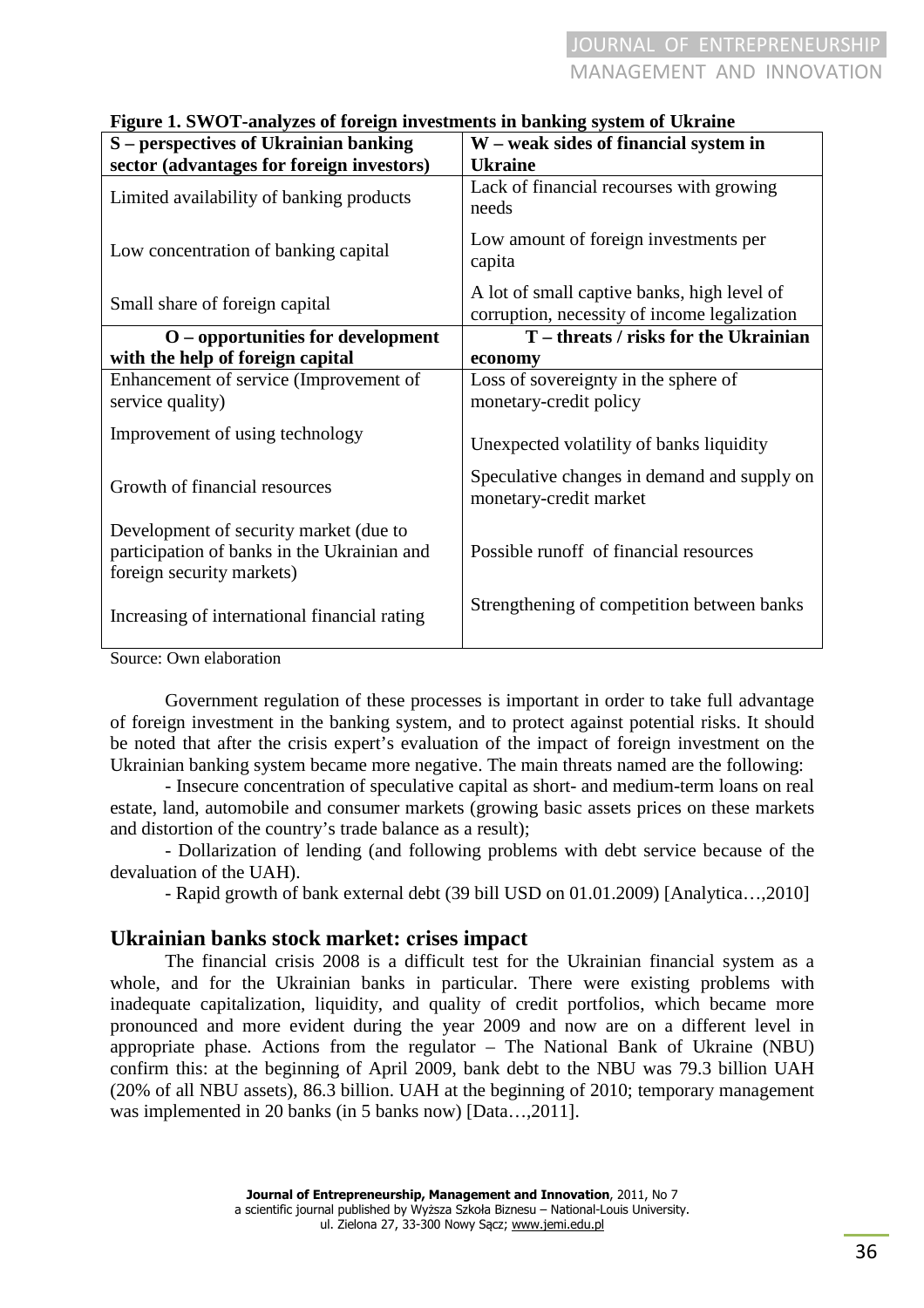The banking system is clearly more vulnerable due to the global financial crisis and this fact influences the value of bank stock prices and here we are attempting to estimate the strength of this impact.

First, it should be noted that of the 176 banks, stocks of only 5 are in the listing of PFTS Stock Exchange. The level of concentration of bank assets and capital is significant enough in only a few of the biggest traded banks, which are the ones that we have chosen to analyze. 80% of all assets belong to 24 banks, long-term trading conducts with only 2 banks stocks (see Table 6 )

| Name of bank                         | Assets,   | Share,     | Capital,     | Liabilities, million. |
|--------------------------------------|-----------|------------|--------------|-----------------------|
|                                      | million   | $\%$       | million UAH. | UAH.                  |
|                                      | UAH.      |            |              |                       |
| <b>Total</b>                         | 880836.88 | <b>100</b> | 131934.15    | 748902.73             |
| Privatbank                           | 135740.84 | 15.41%     | 12683.56     | 123057.28             |
| Ukreximbank                          | 80011.47  | 9.08%      | 17622.09     | 62389.37              |
| Oschadbank                           | 72451.51  | 8.23%      | 17396.17     | 55055.34              |
| Raiffeisen Bank Aval                 | 55089.81  | 6.25%      | 6444         | 48645                 |
| Ukrsotsbank                          | 39976.04  | 4.54%      | 6579.06      | 33396.98              |
| <b>VTB Bank</b>                      | 35869.92  | 4.07%      | 3872.22      | 31997.7               |
| Prominvestbank                       | 34590.48  | 3.93%      | 4593.18      | 29997.3               |
| Alfa-Bank                            | 28786.23  | 3.27%      | 3172.91      | 25613.32              |
| Finance and credit                   | 24410.13  | 2.77%      | 1860.3       | 22549.83              |
| Otp-Bank                             | 23225.47  | 2.64%      | 3273.75      | 19951.72              |
| Nadra Bank                           | 22485.26  | 2.55%      | 3979.84      | 18505.42              |
| <b>First Ukrainian International</b> | 19505.61  | 2.21%      | 2968.3       | 16537.31              |
| Bank                                 |           |            |              |                       |
| <b>Brokbusinessbank</b>              | 17842.05  | 2.03%      | 2390.94      | 15451.11              |
| Ukrgazbank                           | 17213.22  | 1.95%      | 1970.31      | 15242.91              |
| Creditprombank                       | 14993.12  | 1.70%      | 1855.59      | 13137.53              |
| Forum Bank                           | 13208.45  | 1.50%      | 1708.19      | 11500.27              |
| Sberbank Rossii                      | 11838.89  | 1.34%      | 1178.11      | 10660.78              |
| Swedbank                             | 11602.11  | 1.32%      | 1515.85      | 10086.25              |
| <b>Erste Bank</b>                    | 11200.58  | 1.27%      | 1379.83      | 9820.75               |
| Joint-stock bank Pivdenny            | 10883.44  | 1.24%      | 1523.47      | 9359.96               |
| Rodovid Bank                         | 9563.2    | 1.09%      | 4189.77      | 5373.43               |
| Ing Bank Ukraine                     | 9393.34   | 1.07%      | 1698.21      | 7695.13               |
| <b>Unicredit Bank</b>                | 8082.27   | 0.92%      | 886.26       | 7196.01               |

| Table 6 Concentration of banking assets and capital in Ukraine (01.07.2011) |
|-----------------------------------------------------------------------------|
|-----------------------------------------------------------------------------|

Source: Own calculations according the data from:

http://www.kinto.com/rus/research/marketupdate/transactions/equity/company/10/t\_transactions/13/7/2008/13/7/2009.html\

We have therefore chosen to further analyze the 2 biggest banks, based on asset volume with full data about market value of stocks in the period 2005-2011.

The assessment of rates of return is presented in Table 7 below.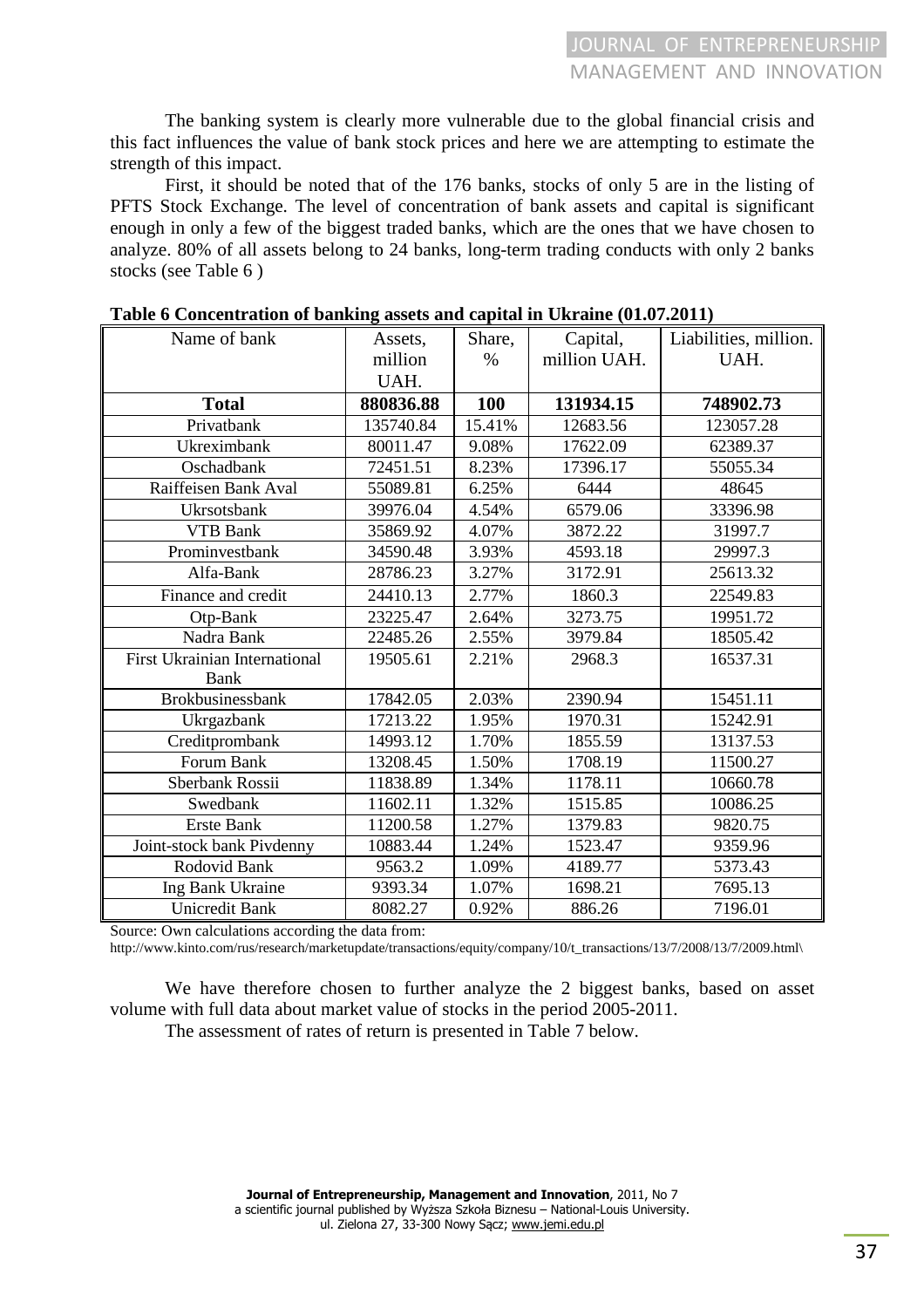#### **Table 7. Value of banks stocks**

|            |                        | RaifeisenBank Aval               | <b>Ukrsotsbank</b>            |                      | <b>Market</b> index |                                        |
|------------|------------------------|----------------------------------|-------------------------------|----------------------|---------------------|----------------------------------------|
|            | Value of<br>stock, UAH | Rate of return,<br>$\frac{0}{0}$ | Value of stock,<br><b>UAH</b> | Rate of<br>return, % | <b>PFTS-index</b>   | Rate of return on<br><b>PFTS-index</b> |
| 1 q.2005   | 0.2                    |                                  | 0.55                          |                      | 278.48              |                                        |
| 2 q 2005   | 0.25                   | 25.00%                           | 0.1                           | $-81.82%$            | 297.09              | 6.68                                   |
| 3 q 2005   | 0.35                   | 40.00%                           |                               | 900.00%              | 348.77              | 17.40                                  |
| 4 q 2005   | 0.37                   | 5.71%                            | 4.62                          | 362.00%              | 352.97              | 1.20                                   |
| 1 q 2006   | 0.5                    | 35.14%                           | 1.3                           | $-71.86%$            | 428.29              | 21.34                                  |
| 2 q2006    | 0.53                   | 6.00%                            | 1.45                          | 11.54%               | 380.24              | $-11.22$                               |
| 3 q 2006   | 0.44                   | $-16.98%$                        | 1.68                          | 15.86%               | 401.81              | 5.67                                   |
| 4 q 2006   | 0.61                   | 38.64%                           | 2.22                          | 32.14%               | 498.86              | 24.15                                  |
| 1 q 2007   | 0.91                   | 49.18%                           | 3.35                          | 50.90%               | 810.97              | 62.56                                  |
| 2 q 2007   | 1.03                   | 13.19%                           | 1.71                          | -48.96%              | 996.43              | 22.87                                  |
| 3 q 2007   | 1.07                   | 3.88%                            | 1.36                          | $-20.47%$            | 1034.38             | 3.81                                   |
| 4 q 2007   | 1.03                   | $-3.74%$                         | 1.4                           | 2.94%                | 1174.02             | 13.50                                  |
| 1 дв 2008  | 0.8                    | $-22.33%$                        | 1.04                          | $-25.71%$            | 959.31              | $-18.29$                               |
| 2 q 2008   | 0.79                   | $-1.25%$                         | 0.85                          | $-18.27%$            | 767.57              | $-19.99$                               |
| 3 q 2008   | 0.41                   | $-48.10%$                        | 0.39                          | $-54.12%$            | 369.47              | $-51.86$                               |
| 4 q 2008   | 0.25                   | $-39.02%$                        | 0.22                          | -43.59%              | 301.42              | $-18.42$                               |
| 1 q 2009   | 0.085                  | $-66.00\%$                       | 0.08                          | $-63.64%$            | 227.34              | $-24.58$                               |
| 2 q 2009   | 0.27                   | 217.65%                          | 0.35                          | 337.50%              | 411.2               | 80.87                                  |
| 3 q 2009   | 0.3                    | 11.11%                           | 0.36                          | 2.86%                | 553.29              | 34.55                                  |
| 4 q 2009   | 0.23                   | $-23.33%$                        | 0.35                          | $-2.78%$             | 572.91              | 3.55                                   |
| 1 q 2010   | 0.43                   | 86.96%                           | 0.64                          | 82.86%               | 940.22              | 64.11                                  |
| 2 q 2010   | 0.42                   | $-2.33%$                         | 0.49                          | $-23.44%$            | 758.74              | $-19.30$                               |
| 3 q 2010   | 0.4                    | $-4.76%$                         | 0.5                           | 2.04%                | 784.04              | 3.33                                   |
| 4 q 2010   | 0.4                    | 0.00%                            | 0.55                          | 10.00%               | 975.08              | 24.37                                  |
| 1 q 2011   | 0.43                   | 7.50%                            | 0.64                          | 16.36%               | 1099.18             | 12.73                                  |
| 2 q 2011   | 0.31                   | $-27.91%$                        | 0.4                           | $-37.50%$            | 895.01              | $-18.57$                               |
| 3 q 2011   | 0.17                   | $-45.16%$                        | 0.2                           | $-50.00%$            | 562.32              | $-37.17$                               |
| 21/10/2011 | 0.14                   | $-17.65%$                        | 0.2                           | 0.00%                | 512.26              | $-8.90$                                |

Source: calculations according the data from

http://www.kinto.com/rus/research/marketupdate/transactions/equity/company/10/t\_transactions/13/7/2008/13/7/2009.html\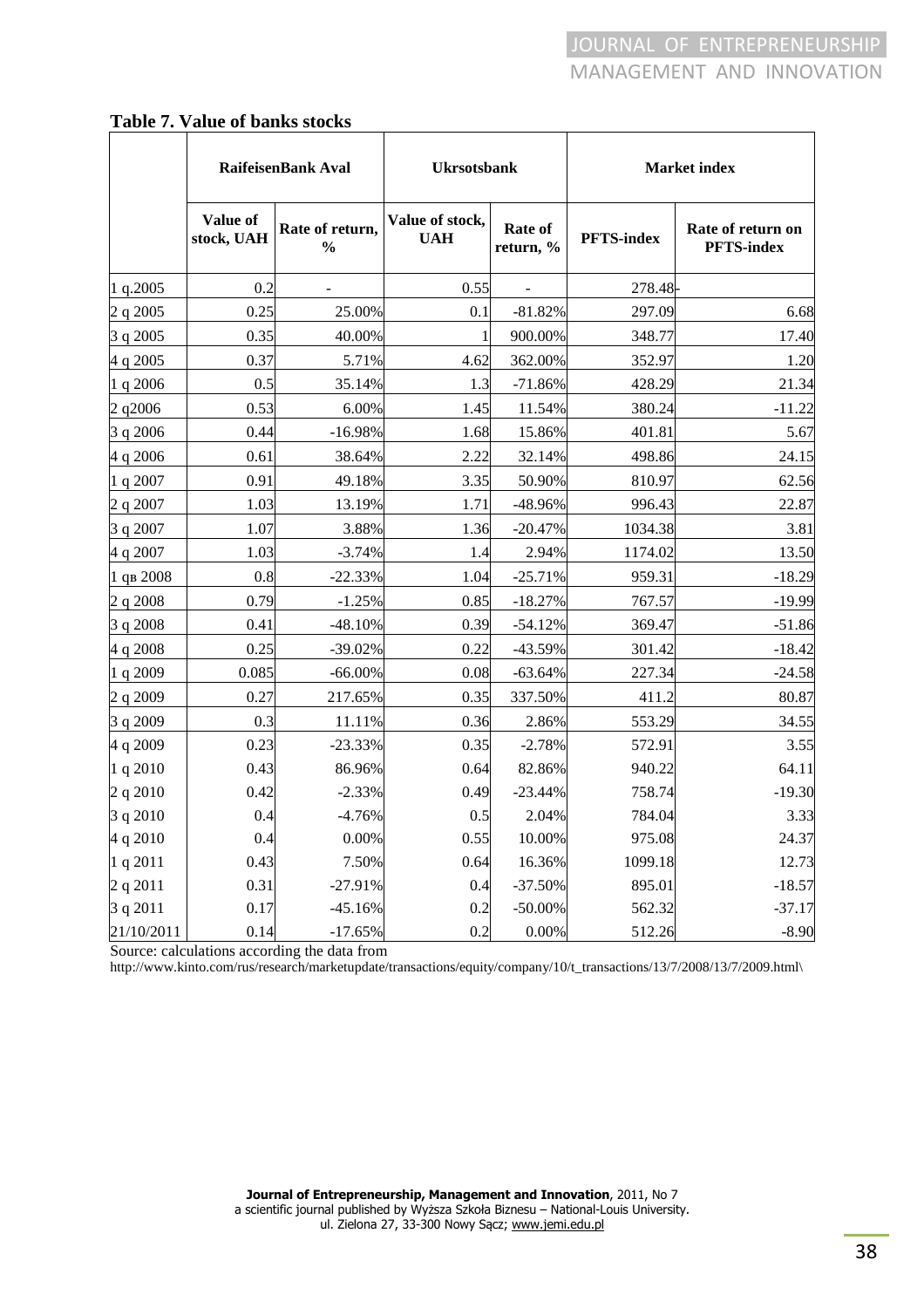

**Figure 3. Dynamic of stock value of the analyzed banks and market index- PFTS** 

Source: Own elaboration

The dynamic of stock rate of return in comparison with the dynamic of stock exchange index (here PFTS – index) allows us to evaluate the level of exposure (dependence) of stock value on the market movements and also gives the opportunity of risk valuation.

A valuation of risk (market beta) for these two publicly traded banks with foreign capital, which trade on a constant basis, was conducted, as was an estimation of the impact of the market on the bank stock prices. The results are presented in the Table 8.

| <b>Security name</b>               | <b>Beta</b> | <b>Alpha</b> | $R-Sqr$ | <b>Resid Std</b> | Std. Err    |              | Number of<br><b>Observations</b> |
|------------------------------------|-------------|--------------|---------|------------------|-------------|--------------|----------------------------------|
|                                    |             |              |         | Dev-n            | <b>Beta</b> | <b>Alpha</b> |                                  |
| RaiffeisenBank Aval<br>(BAVL)      | 0.015       | $-0.012$     | 0.71    | 0.29             | 0.002       | 0.056        | 28                               |
| <b>Ukrsotsbank</b> ( <b>USCB</b> ) | 0.021       | 0.329        | 0.10    | 1.89             | 0.012       | 0.365        | 28                               |

|  | Table 8. Risk valuation of bank stocks |  |  |
|--|----------------------------------------|--|--|
|--|----------------------------------------|--|--|

Source: Own calculations

Thus, we can draw some conclusions about these stocks: there is positive correlation between the Raiffeisen Bank Aval stocks rate of return and the rate of return of the market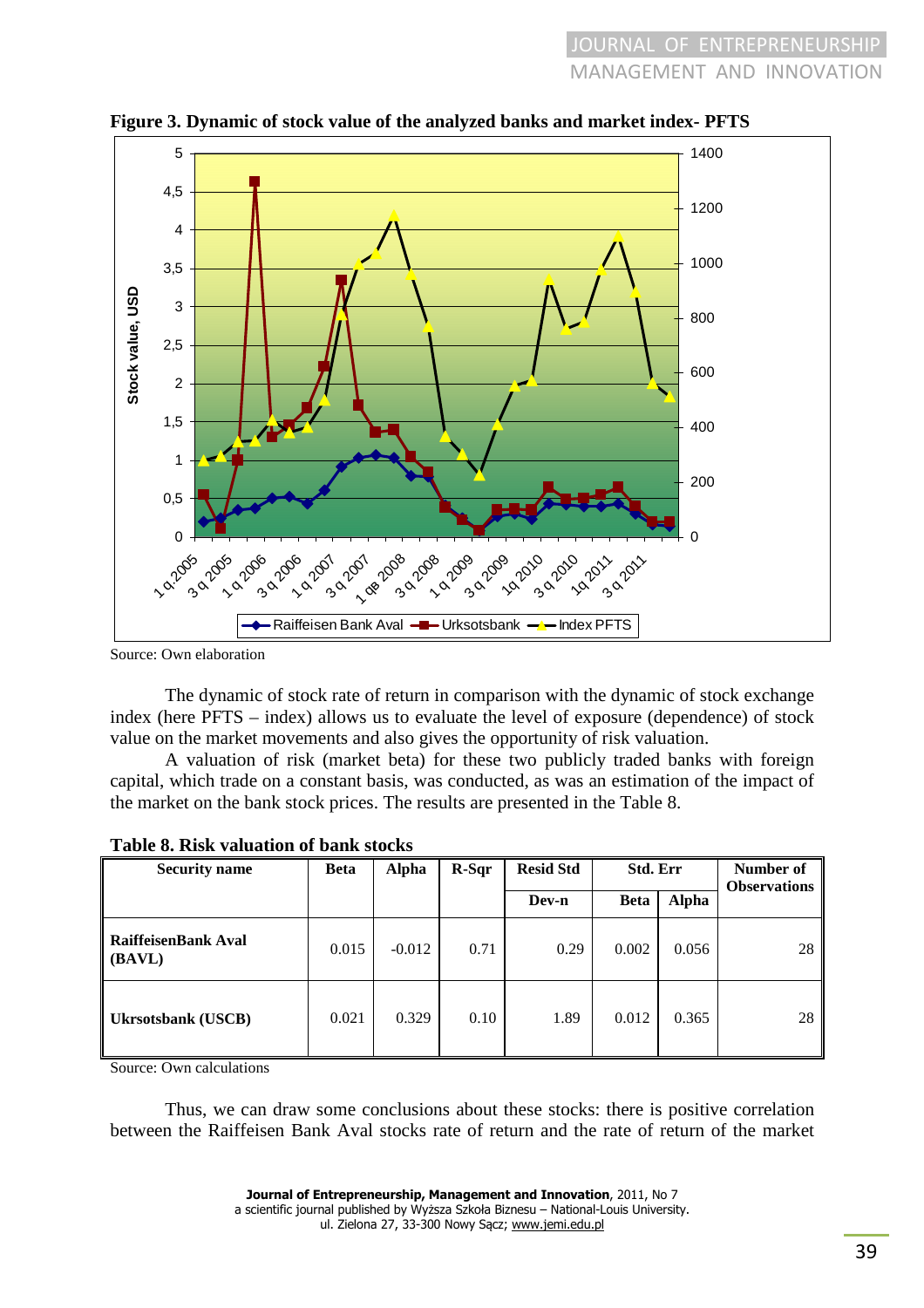with more than average range (correlation ratio equals  $0.84$ ). Volatility of rate of return of BAVL stocks depends on volatility of rate of return of the market index by 71%.

Regarding Ukrsotsbank, we should note that there is a positive correlation between the stock's rate of return and the rate of return of the market with less than average range (correlation ratio equals 0,32 )

In contrast to the BAVL stocks, the volatility of the rate of return of USCB only depends on the rate of return of the market index by 10%.

Risk levels of both stocks are low and "betta" indicator confirms this statement.

Besides we can come to conclusion that during the analyzed period the BAVL stocks had less rate of return than market and USCB stocks had quite the opposite more rate of return. These statements are based on "alpha" indicators of the appropriate stocks.

Using the results of the above calculations we can build the market model for these two banks

For RaifeisenBank Aval it is:

#### **r BAVL=-0,01158+0,01455\*r i**

For Ukrsotsbank it is:

#### **r USCB=0,3290+0,0208\*r i**

In conducting a quality analysis of the impact of the crisis on stocks prices, we should note the following: analyzed banks are bank subsidiaries of European parent banks (Raifeisen Bank Aval of Reifeisen Bank Austria, and Ukrsotsbank of UniCredit Group) and changes in the stock prices depend on the situation of the parent banks. Prior to the crisis, foreign ownership strengthened the competitiveness of these banks, but the current debt crisis in Western Europe could hurt these banks. The parent banks could even leave the Ukrainian market if things get worse [Shulik, V. Analysis…, 2010].

Besides the investors' expectations about the banks future and sustainability of financial system in Europe and Ukraine, legislative limits had significant impact on the stock price: prohibition for mutual fund to own banks stock. This restriction was adopted at the February 2011 and applied from the June, 16. As a result, mutual funds-owners of banks capital had to sell their shares.

Stock prices are very sensitive both to internal factors and international events.

The following groups of factors appear to have an impact on stock prices of Ukrainian commercial banks at present:

- investors expectations concerning the banks performance;
- politic uncertainty;
- capitalization of the banking system;
- stability of the financial system:
- news about world financial markets:
- sale of big bank shares.
- macroeconomic risk of devaluation
- financial soundness of parent banks and their further strategy.

## **Conclusion**

Evaluations and forecasts of Ukrainian bank performance by international rating agencies and multilateral institutions, Standard & Poor's and the World Bank in particular, are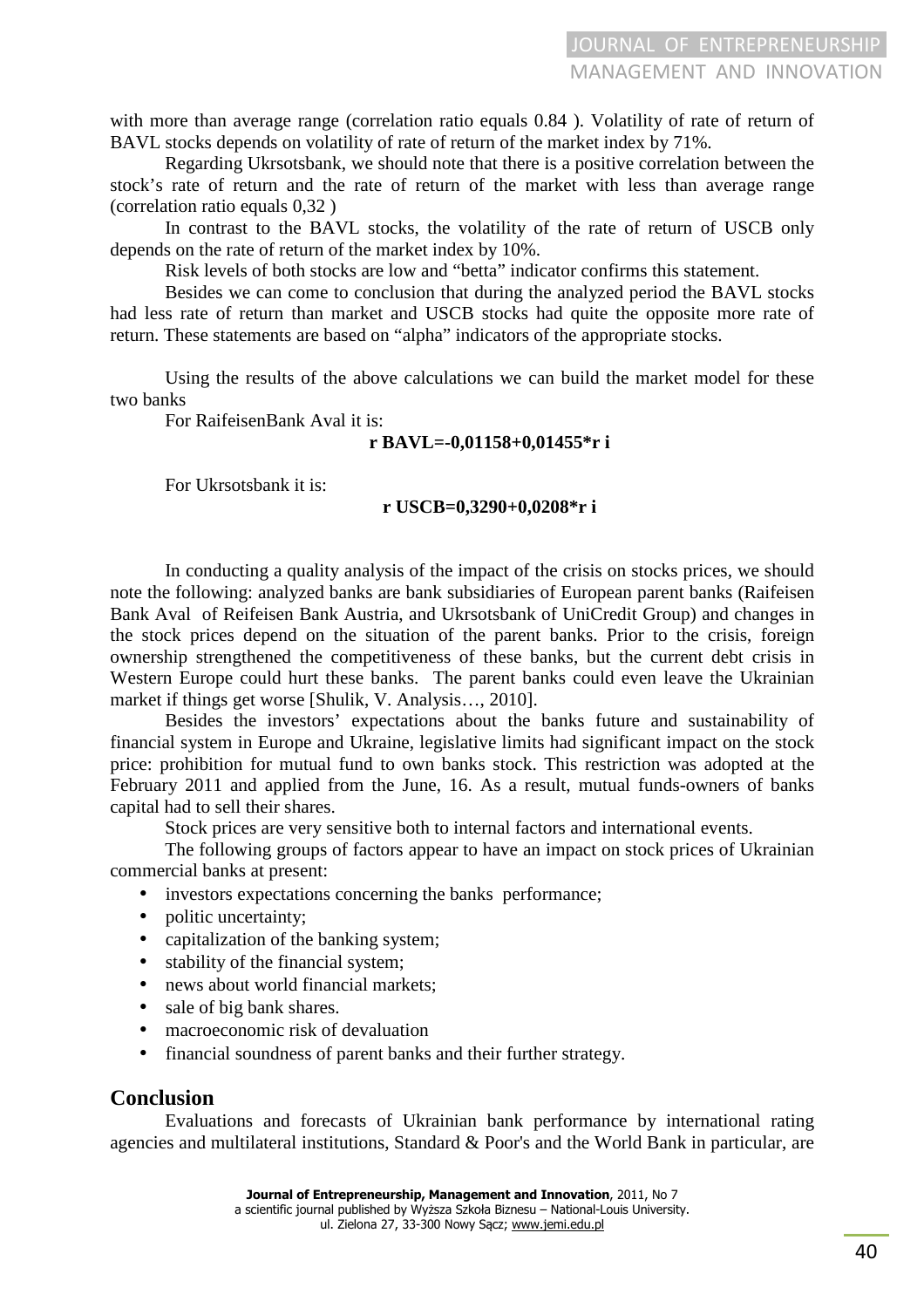more negative. S&P experts rate the Ukrainian banking system in the weakest group (group 10) because of the high level of country risk and because the recovery of most Ukrainian banks took 2-3 years. A number of factors delayed recovery, including a deficiency of currency derivatives, a lack of long-term resources, and volatile client deposits [Shulik, V. Survey…2011]. According the *Global Competitiveness Index 2010-2011*, the soundness of Ukrainian banks (as one element of the "financial market development" assessment) ranked poorly  $-138$ <sup>th</sup> among the 139 evaluated countries [The Global..., 2010, p.335].

The post crisis period was extremely difficult for the Ukrainian banking system. Many internal and external factors influenced bank performance. Additional debt provisions (the sharp increase in required reserves) are the main reason for the longer than expected poor financial results of banks. The quality of banking assets is worsening because of unstable borrowers' activity.

The volume of non-performing loans is falling at present, and there appears to be a chance for asset recovery. As a result, it is possible that bank performance will be significantly stronger in 2011. However, macroeconomic performance influences bank performance, and the macroeconomic situation is still vulnerable to the European and global economic.

## **References**

- D.E. Weinstein, Y. Yafeh. *On the costs of bank-centered financial system: evidence from the changing main bank relations in Japan*, The journal of Finance, vol LIII, No 2, 1998, p. 635-672
- The Global Competitiveness Report 2010–2011. World Bank http://www3.weforum.org/docs/WEF\_GlobalCompetitivenessReport\_2010-11.pdf
- Annual Report of National Bank of Ukraine 2010. National Bank of Ukraine.
- http://www.bank.gov.ua/doccatalog/document?id=77872
- Shulik, V. *Ukrainian Banking System: challenge by the crisis*  http://www.credit-rating.ua/en/analytics/analytical-articles/12570/
- Shulik, V. *Survey of Ukraine's Banking Sector for 1H2011*
- http://www.credit-rating.ua/en/analytics/analytical-articles/
- Shulik, V. *Analysis of the operating environment and general state of the banking system in 2010* http://www.credit-rating.ua/en/analytics/analytical-articles/12922/
- Ukrainian Banking System slow recovery and significant risks? http://aub.org.ua/index.php?option=com\_content&task=view&id=1331&menu=104 &Itemid=96
- Analytical review lessons from banking crisis 2008-2009 and ways for the strategic transformation of banking branch of Ukraine. AUB experts group (September- November 2010) http://aub.org.ua/index.php?option=com\_content&task=view&id=3921&menu=104&Itemid=96
- Segura, En (2010). *Ukraine After the Crisis: the Road to Recovery.* http://newtbf.sigmableyzer.com/wp-content/uploads/2011/02/Ukraine-after-the-Crisis-Ap-2010-v2.pdf
- Masciandaro D, Nieto, M. J., Quintyn M. (2009) *Measuring convergence in the new European system of financial supervisors* http://voxeu.org/index.php?q=node/3859
- Reinhard H. Schmidt, R.H, Hackethal A., Tyrell M. (2001) *The Convergence of Financial Systems in Europe.* Working paper series: Finance & Accounting No.75: Weinstein COSTS
- The alternatives of banks selling, Ukraine Banks Messenger, 12.09.2011 http://stolytsa.com.ua/varianty-prodazhi-problemnyx-bankov/

Caruntu C.B, Genu A., Laurentiu M. (2008) *The Assessment of Banking Performances- Indicators of Performance In Bank Area.* MPRA Paper No.11600. Munich Personal RePEcArchive http://mpra.ub.uni-muenchen.de/11600/